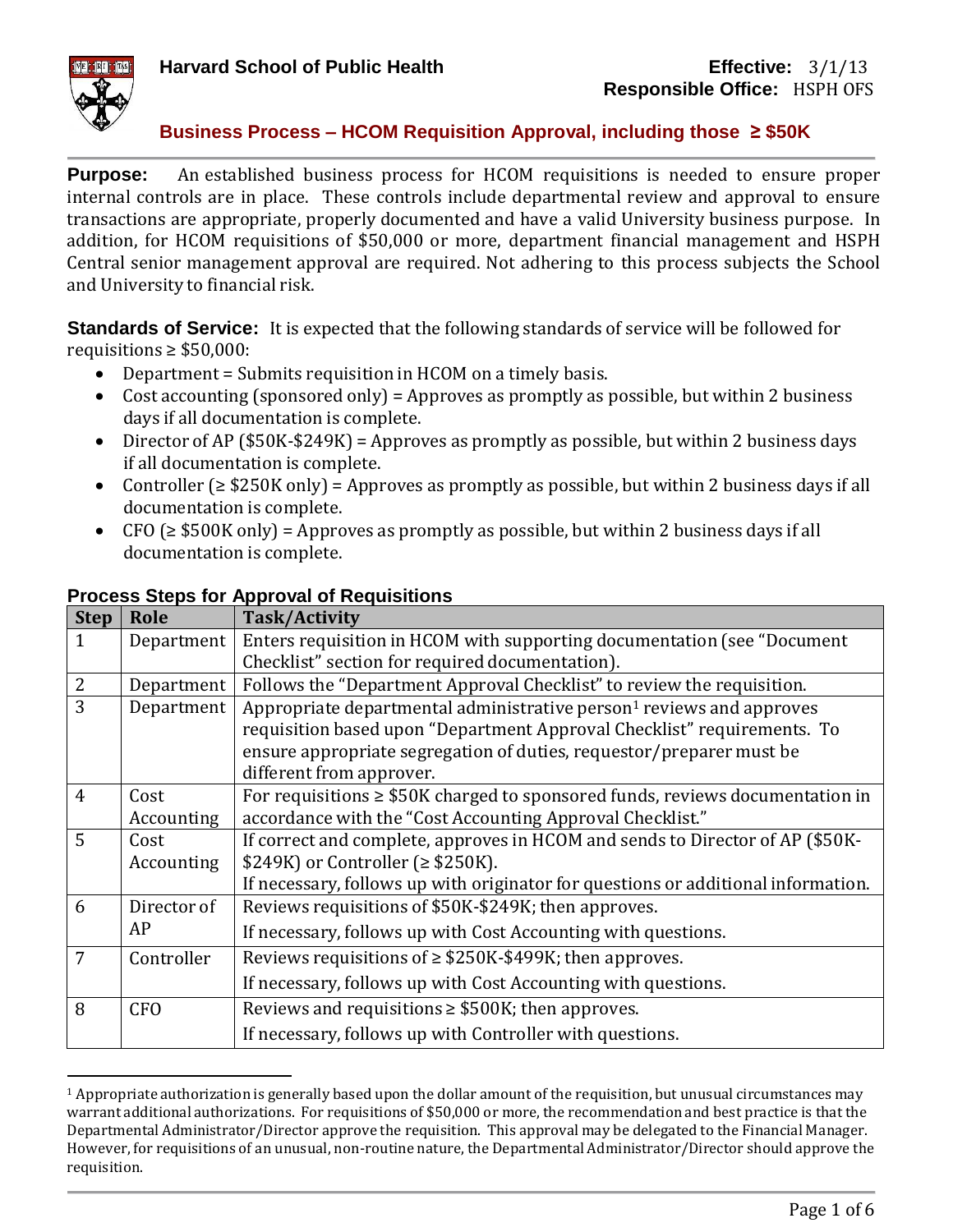



# **Approval of Requisitions Checklist**

#### **Department Approval Checklist:**

*The following departmental requirements are applicable to all requisitions.*

- $\Box$  The procurement/payment is in compliance with established policies and procedures of the Org, School, and Harvard University.
- $\Box$  The transaction is for a valid University business purpose, which is evident or clearly explained in documentation.
- $\Box$  All goods and/or services being authorized for payment have been received.
- $\Box$  The correct 33-digit coding, including the proper object code, is used for the expenditure. For subcontract payments, the first \$25K is charged to 8190 before 8191 or 8192 is used.
- $\Box$  There are adequate funds available for the amount approved for payment.
- $\Box$  For restricted gift and endowment funds (302000-389999, 430000-699999), the charge is in accordance with the terms of the fund.
- $\Box$  For all sponsored funds (100000-299999), the charge is within the budget and project period and in accordance with terms of the sponsored fund.
- $□$  Requisitions of  $\geq$  \$25K charged to sponsored funds have been signed or approved in HCOM by the PI<sup>2,</sup> as well as the appropriate departmental administrative person. The PI can approve the requisition in HCOM directly, or via an attachment to the transaction.
- $\Box$  For federally sponsored funds (100000-199999):
	- $\triangleright$  the Vendor justification section in HCOM is completed for purchases over \$5,000. (For subcontracts, the system will prompt the form to be completed, but departments can indicate in the notes section that it is for a subcontract.)
	- $\triangleright$  the Debarment Form is attached and debarment certification requirements have met. (For subcontracts, the system will prompt the form to be completed, but departments should choose the drop down titled '*DC is not required as this expenditure is with a subcontractor*.')
- $\Box$  For non-subcontract payments, all necessary documentation is attached (see "Document Checklist" section).
- $\Box$  For subcontract payments, all necessary documentation is attached (see "Document Checklist" section).
	- $\triangleright$  The invoice is prepared and signed by the subcontractor's institutional authorized representative and the sub's PI and/or the institutional authorized representative.
	- $\triangleright$  "Final" is included on the invoice for the final subcontract payment.

<sup>&</sup>lt;sup>2</sup> In rare circumstances, the PI may delegate approval authority to an appropriate designee.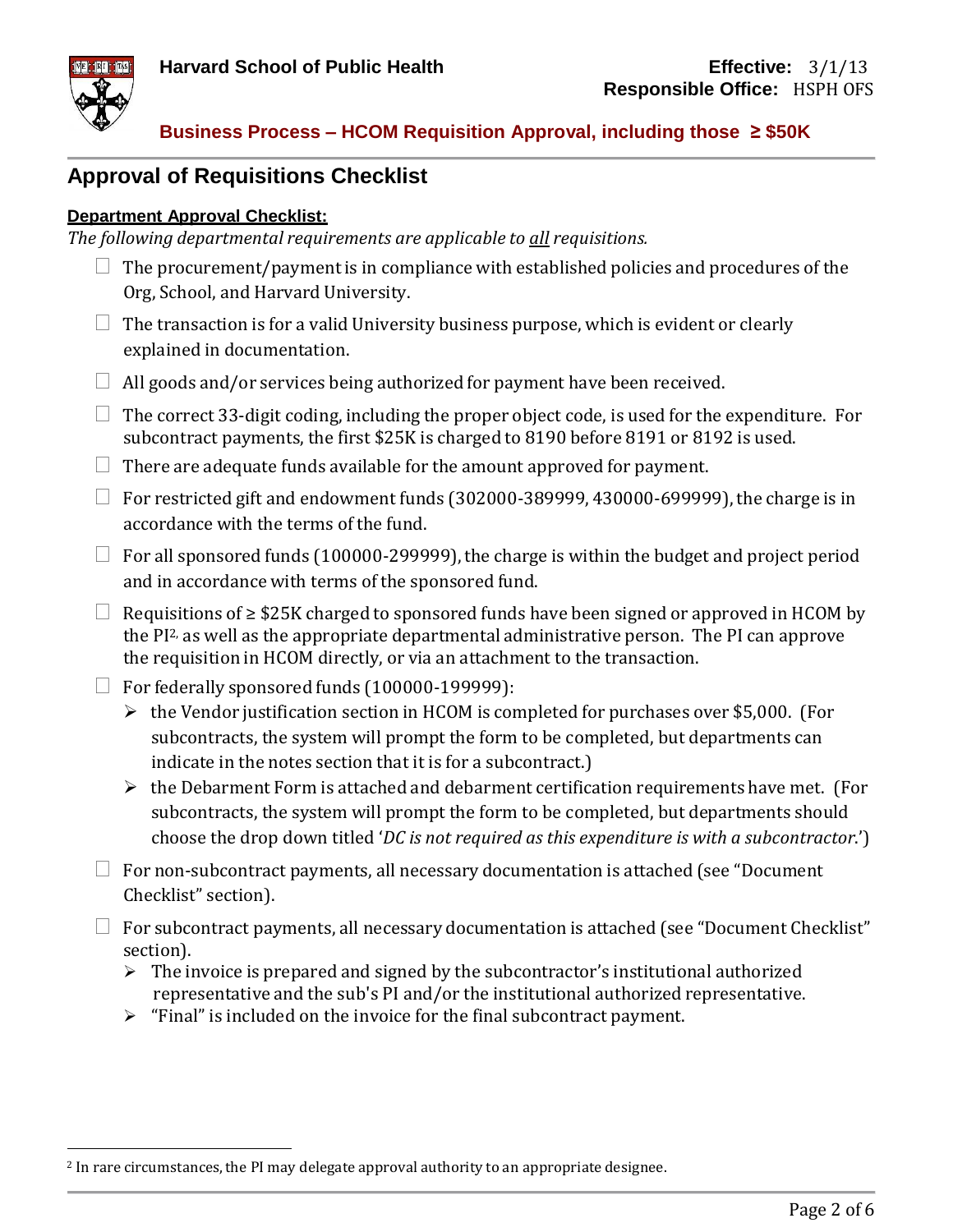

#### **Cost Accounting Approval Checklist (for requisitions ≥ \$50K charged to sponsored funds):**

*Note that while Cost Accounting is reviewing these items, the department has primary responsibility to ensure compliance with all items on the Departmental Approval Checklist and to provide clear and appropriate documentation (including all itemsin the Documentation Checklist) for the next-level approver.*

- $\Box$  The requisition has been signed or approved in HCOM by the PI<sup>3</sup> and the appropriate departmental administrative person.
- $\Box$  The amount indicated to be paid matches the amount on related documentation including such things as the invoice, the Wire Transfer Authorization Form, and the Subcontract Payment Request memo.
- $\Box$  There are sufficient funds for payment within the performance period.
	- o The award start and end dates on the invoice agree with these dates in GMAS.
	- o There is a sufficient balance available in GMAS for the account string to be charged within the same performance period.
- $\Box$  Object codes appear to be properly used, especially for subcontract payments. For subcontract payments, the first \$25K is charged to 8190 before 8191 or 8192 is used.
- $\Box$  Currency conversion documentation for international wires is attached.
- $\Box$  For non-subcontract payments, necessary documentation is attached (see "Document") Checklist" section).
	- o Vendor Justification Form is completed for all federally sponsored funds over \$5,000.
	- o Debarment Form is attached for federally sponsored funds >\$25K.
- $\Box$  For subcontract payments, necessary documentation is attached (see "Document Checklist" section). The invoice is prepared and signed by the subcontractor's PI and/or institutional authorized representative. "Final" is included on the invoice for the final subcontract payment.
- $\Box$  For subcontract payments, the subcontract status report ties to HSPH financial data, both budget and expenditure, including:
	- o Total budget agrees with the budget in the subcontract agreement and in GMAS.
	- o Total of subcontractor expenditures agrees with the subcontractor's expenditure report.
	- o HSPH total spending on behalf of subcontractor agrees with CREW report.
	- o Total of Harvard payments to subcontractor agrees with CREW report.
	- o Budget balance agrees with GMAS.
	- o Subcontractor Services Expended Amount (in GMAS) + Total of Invoice to be paid = Total Cumulative Costs on Invoice.

#### **Director of AP / Controller/ CFO (for requisitions ≥ \$50K):**

 $\Box$  General review for compliance with requirements described in Department and Cost Accounting checklists.

 $3$  In rare circumstances, the PI may delegate approval authority to an appropriate designee.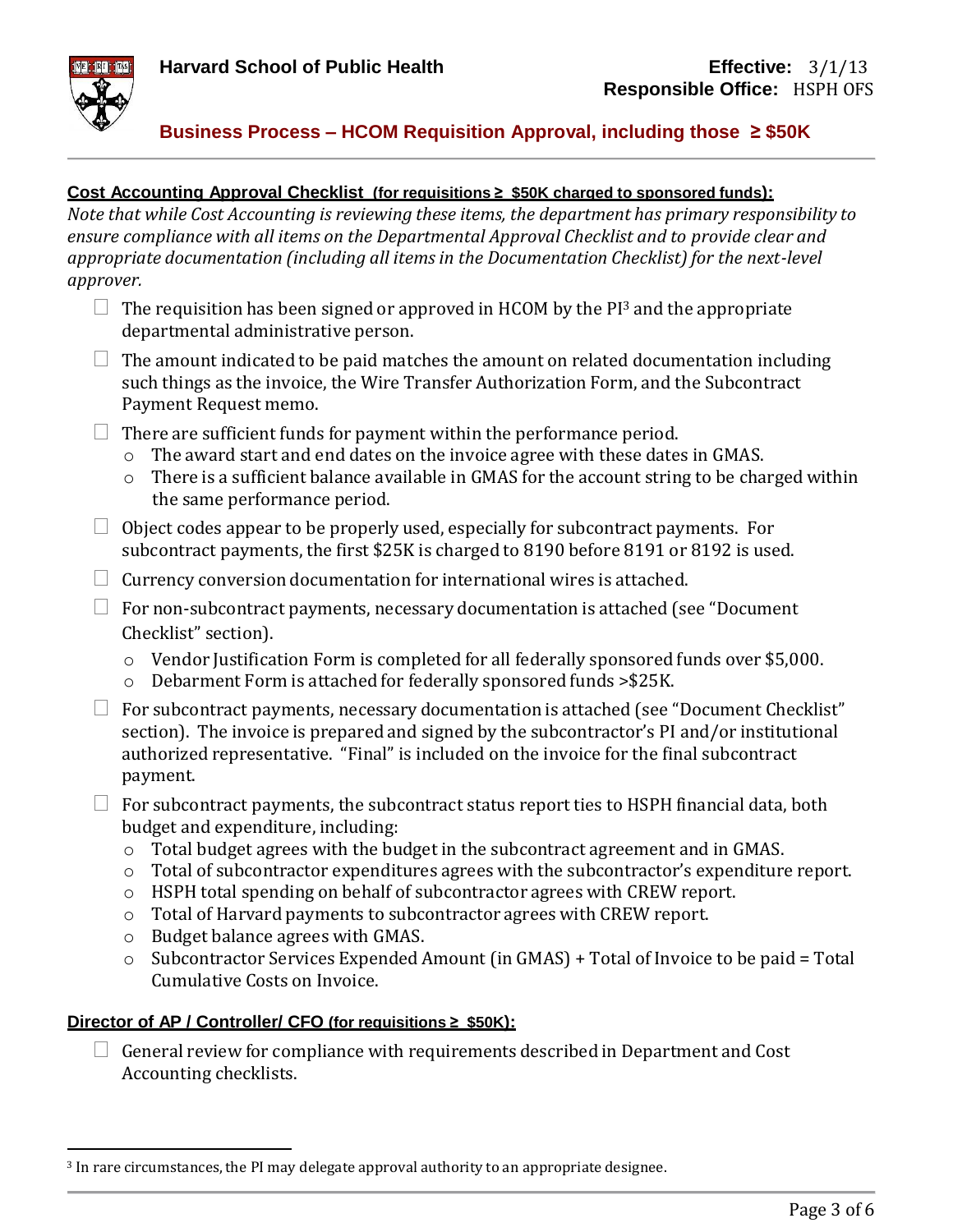



## **Documentation Checklist**

#### **For requisitions** *other than subcontracts***:**

- $\Box$  Quote or Invoice, if applicable
- $\Box$  PI<sup>4</sup> approval is required for sponsored payments  $\geq$  \$25K. This can be done directly in the HCOM, or via an attachment to the transaction.
- $\Box$  Wire Transfer Authorization Form, if applicable (must be completely filled out, with appropriate departmental approving signature)
- $\Box$  Currency conversion calculator, if requesting payment of an invoice in foreign currency [\(http://www.oanda.com/convert/classic\)](http://www.oanda.com/convert/classic)
	- o The purpose of the currency converter calculator is to document the USD amount provided on the Payment Request; the USD amount on the Wire Transfer Authorization should be completed and include a 10% increase to allow for currency fluctuations. Central Admin Cash Management will process the wire based upon the actual conversion rate at the time of the wire.
- $\Box$  Vendor Justification Form
	- $\circ$  Required for purchases >= \$5,000 that are charged to federal funds.
	- o <https://internal.procurement.harvard.edu/forms>
- $\Box$  Debarment Form
	- o For purchases on federal funds, debarment certification requirements must be met and attached to the requisition.
	- O <https://internal.procurement.harvard.edu/forms>
- $\Box$  HSPH Equipment Tagging Form
	- o Required for equipment that has a unit cost of >=\$5,000 and a useful life of one year or more (i.e., items charged to object codes 6801-6816).

#### **For subcontract requisitions:**

The following documentation must be included:

- $\Box$  Invoice, if applicable, or subcontract document supporting payment
- $\Box$  Wire Transfer Authorization Form, if applicable (must be completely filled out, with appropriate departmental approving signature)
- $\Box$  Currency conversion calculator, if requesting payment of an invoice in foreign currency [\(http://www.oanda.com/convert/classic\)](http://www.oanda.com/convert/classic)
	- o The purpose of the currency converter calculator is to document the USD amount provided on the Payment Request; the USD amount on the Wire Transfer Authorization should be completed and include a 10% increase to allow for currency fluctuations. OFS Cash Management will process the wire based upon the actual conversion rate at the time of the wire.

<sup>&</sup>lt;sup>4</sup> In rare circumstances, the PI may delegate approval authority to an appropriate designee.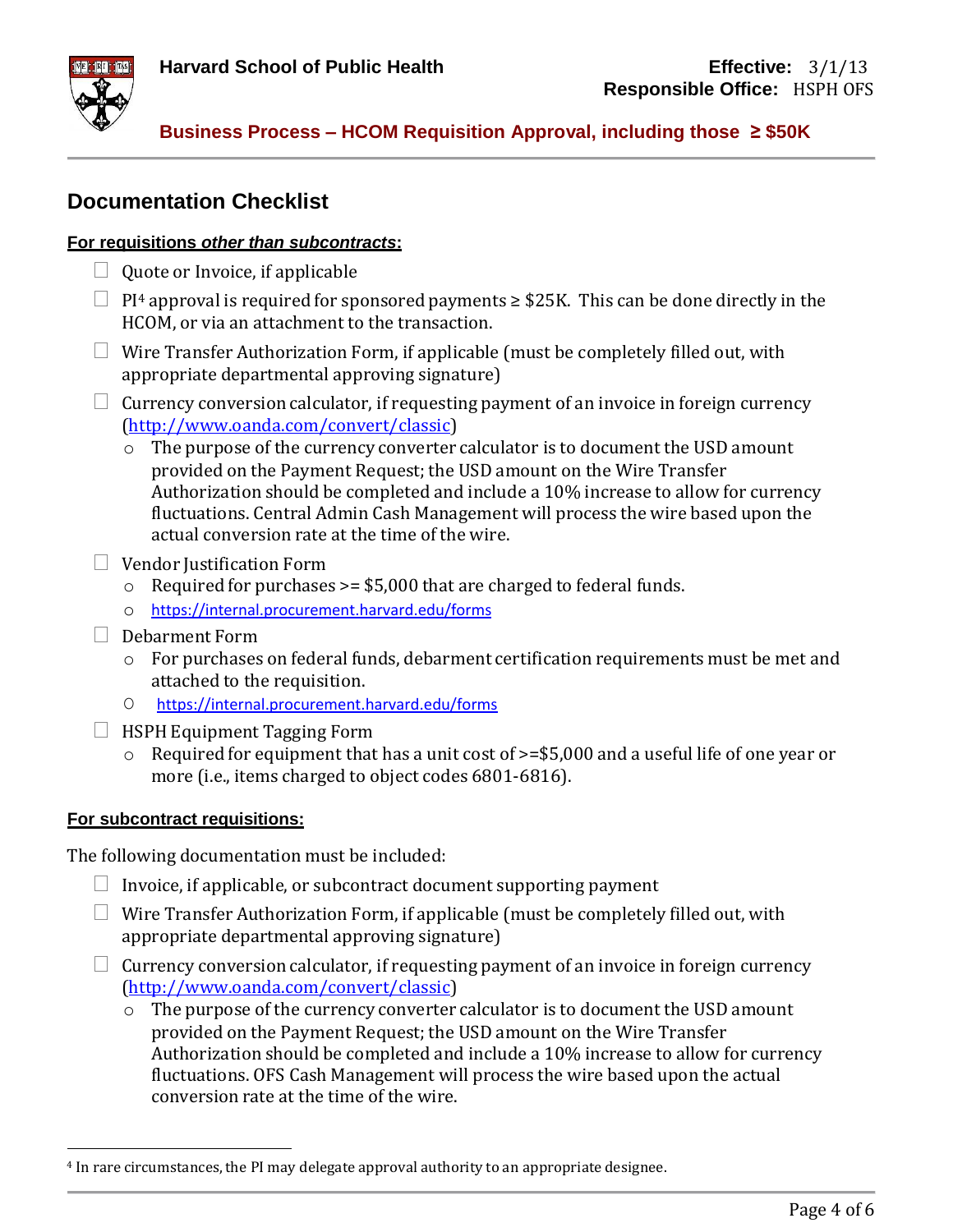



#### Not required:

Vendor Justification form – the system will prompt the form to be completed, but departments can indicate in the notes section that it's for a subcontract.

Debarment Form –the system will prompt the form to be completed, but departments should choose the drop down titled '*DC is not required as this expenditure is with a subcontractor*.'

These documents may also be needed, depending upon the size and complexity of the subcontract:

 Subcontract Payment Status Report (must be completed by staff and approved by authorized signer) – see Appendix I; also posted on the OFS [Internal Website.](https://ofs-adm.sph.harvard.edu/accounts-payable)

The subcontract status report must tie to HSPH financial data, both budget and expenditure, including:

- o Total budget agrees with the budget in the subcontract agreement and in GMAS.
- o Total of subcontractor expenditures agrees with the subcontractor's expenditure report.
- o HSPH total spending on behalf of subcontractor agrees with CREW report.
- o Total of Harvard payments to subcontractor agrees with CREW report.
- o Budget balance agrees with GMAS.
- $\circ$  Subcontractor Services Expended Amount (in GMAS) + Total of Invoice to be paid = Total Cumulative Costs on Invoice.
- $\Box$  Subcontractor expenditure report (must be in format required by subcontract terms; in local currency; fully completed; and signed by the authorized subcontractor official(s))
- $\Box$  Memo, or note in HCOM, providing explanation of any unusual circumstances surrounding the payment request (e.g., payment request exceeds budget balance in GMAS because approved budget amendment has not yet been entered into GMAS)
- $\Box$  Documentation of relevant portions of the subcontract or Letter of Intent, as follows:
	- o *Relevant pages from subcontract agreement*, including page one (inclusive of performance period and total estimated cost); payment schedule; signatures page *OR*
	- o *Relevant pages from the amended subcontract*, including page one (inclusive of performance period and total estimated cost); payment schedule; signatures page *OR*
	- o The signed Pre-Subcontract Letter of Intent
- $\Box$  Relevant CREW/GMAS reports (e.g., PER) documenting spending to date and budget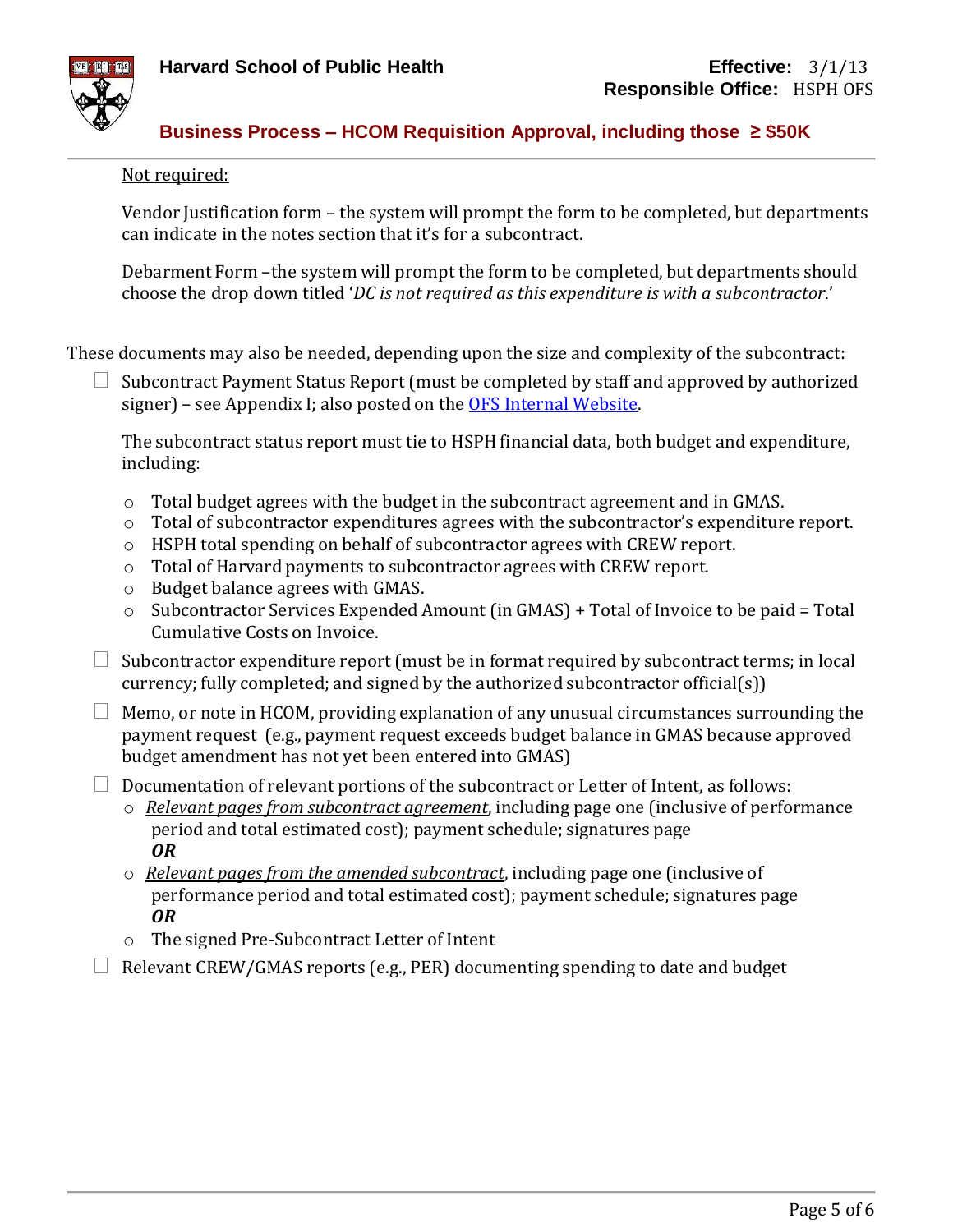

## **Harvard School of Public Health Business Process – HCOM Requisitions Approval, including those ≥ \$50K**

| <b>Appendix I</b>                                                                                                 | <b>Subcontract Payment Status Report</b>  |                   |                                                                                                                                                                                                    |
|-------------------------------------------------------------------------------------------------------------------|-------------------------------------------|-------------------|----------------------------------------------------------------------------------------------------------------------------------------------------------------------------------------------------|
| <b>Harvard School of Public Health</b><br>"PROGRAM NAME"                                                          | Subcontractor Payment Status as of [DATE] |                   | <b>COMPLETE THESE CELLS</b>                                                                                                                                                                        |
| <b>Country Subcontract</b><br>name Subcontract<br>year Subcontract<br>number                                      |                                           |                   |                                                                                                                                                                                                    |
| <b>TOTAL BUDGET</b>                                                                                               |                                           | (A)               | Should agree with total authorized amount in GMAS and budget amount on invoice<br>Must highlight and explain if different (example: Budget on invoice shows Year 2 amendment only)                 |
| <b>SPENDING</b>                                                                                                   |                                           |                   |                                                                                                                                                                                                    |
| <b>Subcontractor Spending</b><br>Q1<br>Q2<br>Q3<br>Q4                                                             |                                           |                   | Should agree with the payment schedule of the subcontract.<br>If subcontractor invoices more than quarterly, please add additional lines.                                                          |
| <b>Total Sub Expenditures</b><br><b>HSPH</b> spending on behalf of Subs                                           | $\sqrt{2}$<br>$\blacksquare$              | (B)               | Should agree with the subcontractor's expenditure report (invoice)<br>Must highlight and explain if different                                                                                      |
| 8191<br>Other                                                                                                     |                                           |                   | If there are charges other than subcontract payments please include here.                                                                                                                          |
| HSPH total spending on behalf of Subs                                                                             | $\blacksquare$                            | (C)               | Should agree with the CREW Reports<br>Must highlight and explain if different (this is only for HSPH expenses and not subcontract payments)                                                        |
| TOTAL SUB & HSPH SPENDING                                                                                         |                                           |                   |                                                                                                                                                                                                    |
| Percent of budget spent                                                                                           | #DIV/0!                                   |                   |                                                                                                                                                                                                    |
| PAYMENTS TO SUBCONTRACTOR                                                                                         |                                           |                   |                                                                                                                                                                                                    |
| Carryforward from previous year (if applicable)                                                                   |                                           |                   |                                                                                                                                                                                                    |
| Advance Payment/ Payment 1<br>Payment 2<br>Payment 3                                                              |                                           |                   | List out each wire sent to subcontractor                                                                                                                                                           |
| TOTAL HARVARD PAYMENTS TO SUB                                                                                     | \$<br>$\sim$                              | (D)               | Should agree with the CREW Reports + expenses in GMAS<br>Must highlight and explain if different                                                                                                   |
| Total Harvard Payments to Sub<br>Total Sub Expenditures<br><b>CASH ON HAND</b>                                    | \$<br>\$<br>\$                            | (D)<br>(B)        |                                                                                                                                                                                                    |
| <b>Budget</b><br>Total Harvard Payments to Sub<br>HSPH total spending on behalf of Subs<br><b>BUDGET BALANCE:</b> | \$<br>\$<br>\$<br>\$                      | (A)<br>(D)<br>(C) | Should agree with the budget balance in GMAS<br>Must highlight and explain if different                                                                                                            |
| AMOUNT TO BE PAID:                                                                                                |                                           |                   | If different than invoice amount, or quarterly payment per sub amendment please explain.<br>Please insure that the available budget in GMAS is enough to cover the invoice. If not please explain. |
| Reviewed By:                                                                                                      | (Signature)                               |                   |                                                                                                                                                                                                    |
|                                                                                                                   | (Printed Name)                            |                   |                                                                                                                                                                                                    |
| Reviewed By:                                                                                                      | (Signature)                               |                   |                                                                                                                                                                                                    |
|                                                                                                                   | (Printed Name)                            |                   |                                                                                                                                                                                                    |